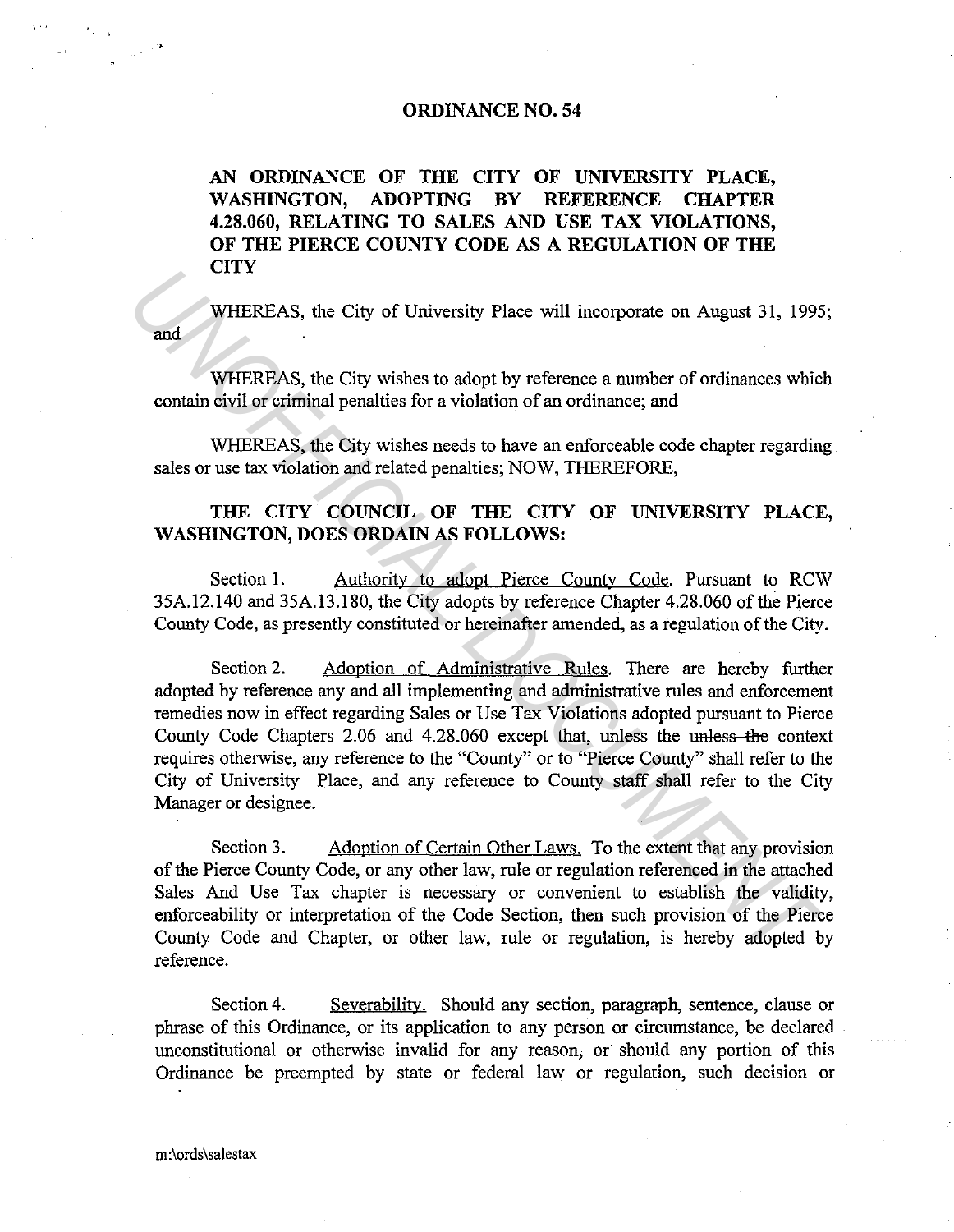preemption shall not affect the validity of the remaining portions of this Ordinance or its application to other persons or circumstances.

Section 5. Effective Date and Publication. A summary of this ordinance consisting of its title shall be published in the official newspaper of the City. This ordinance shall take effect and be in full force on the date of incorporation.

**PASSED BY THE CITY COUNCIL ON AUGUST 21, 1995** 

**PASSED BY THE CITY COUNCIL ON AUGUST 21, 1995**<br>
SURFACE TO SURFACE THE SURFACE TO SURFACE THE SURFACE TO SURFACE THE SURFACE TO SURFACE THE SURFACE TO PUBLIC APPROVED AS TO FORM:<br>
APPROVED AS TO FORM:<br>
Date of Publication

**ATTEST:** 

Susan Matthew, Interim City Clerk

**APPROVED AS TO FORM:** 

1000 x Boulever

Robert J. Backstein, Interim City Attorney

Date of Publication: August 24, 1995 Effective Date: August 31, 1995

m:\ords\salestax